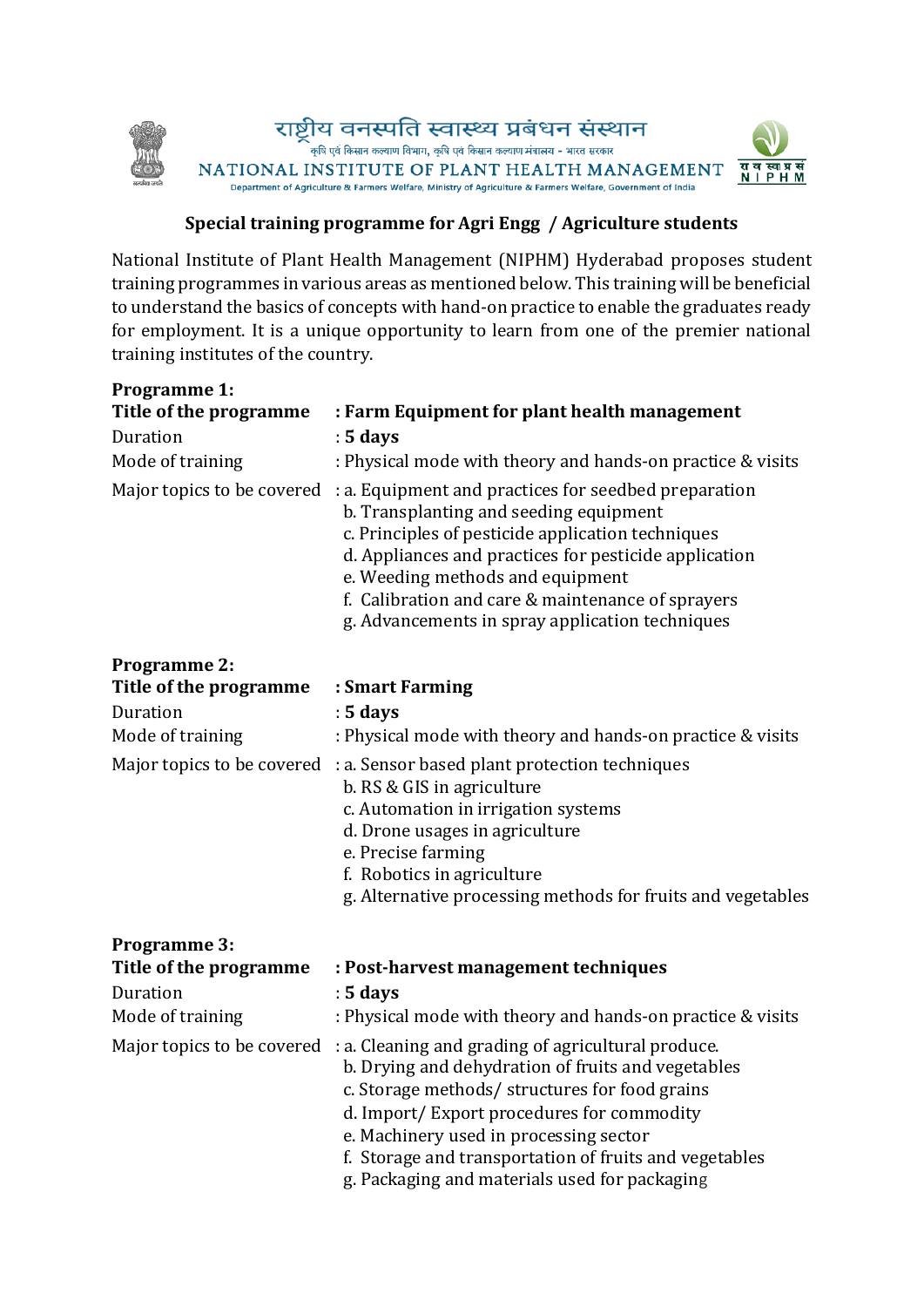| <b>Programme 4:</b><br>Title of the programme | : Pesticide application techniques                                                                                                                                                                                                                                                                                                                                    |
|-----------------------------------------------|-----------------------------------------------------------------------------------------------------------------------------------------------------------------------------------------------------------------------------------------------------------------------------------------------------------------------------------------------------------------------|
| Duration<br>Mode of training                  | $: 5$ days<br>: Physical mode with theory and hands-on practice & visits                                                                                                                                                                                                                                                                                              |
|                                               | Major topics to be covered : a. Principles of pesticide application techniques.<br>b. High, low and ultra-low applications<br>c. Nozzles and Calibration of sprayers<br>d. Safety, care & maintenance of sprayers<br>e. Advancements in spray application techniques<br>f. Field assessment of various sprayers<br>g. Droplet density and its importance, measurement |

| <b>Programme 5:</b>    |                                                            |  |
|------------------------|------------------------------------------------------------|--|
| Title of the programme | : Refresher course on Agricultural Engineering             |  |
| Duration               | $: 10$ days                                                |  |
| Mode of training       | : Physical mode with theory and hands-on practice & visits |  |

Major topics to be covered : This course will cover major topics in Agricultural Engineering with hands-on practice. It includes farm machinery for plant health management, irrigation systems and advancements, post-harvest operations in agriculture, innovative and advanced techniques like, RS&GIS, drones and robotics in agriculture, precision farming practices etc. Participant will get practical knowledge in operating, maintaining and successfully managing various equipment during the programme.

## **Eligibility for the programmes**

The programmes are open to final year /  $3<sup>rd</sup>$  year students of Ag Engg /Agriculture. Graduates and post graduate students are also eligible to attend.

## **Accommodation:**

The participants will be accommodated in Institute hostel on sharing basis. Cafeteria is available at hostel.

**Course fee:** The course fee would be Rs. 1300/- per day per participant. Interested candidates shall pay an amount of in the following account through proper channel. The fee covers entry to all sessions, course materials, certificate, accommodation and food charges.

| S No | <b>Programme Title</b>                       | Course Fee (Rs.) |
|------|----------------------------------------------|------------------|
|      | Farm Equipment for plant health management   | 6500             |
|      | <b>Smart Farming</b>                         | 6500             |
| 3    | Post-harvest management techniques           | 6500             |
| 4    | Pesticide application techniques             | 6500             |
|      | Refresher course on Agricultural Engineering | 13000            |

*Programme-wise fee details: (per participant)*

The payment may be done using NEFT/RTGS/UPI to the following bank account: A/c Number : 32917658917 Corporate Address : National Institute of Plant Health Management, Rajendranagar Branch : Rajendra Nagar, Hyderabad (20074) IFSC : SBIN0020074